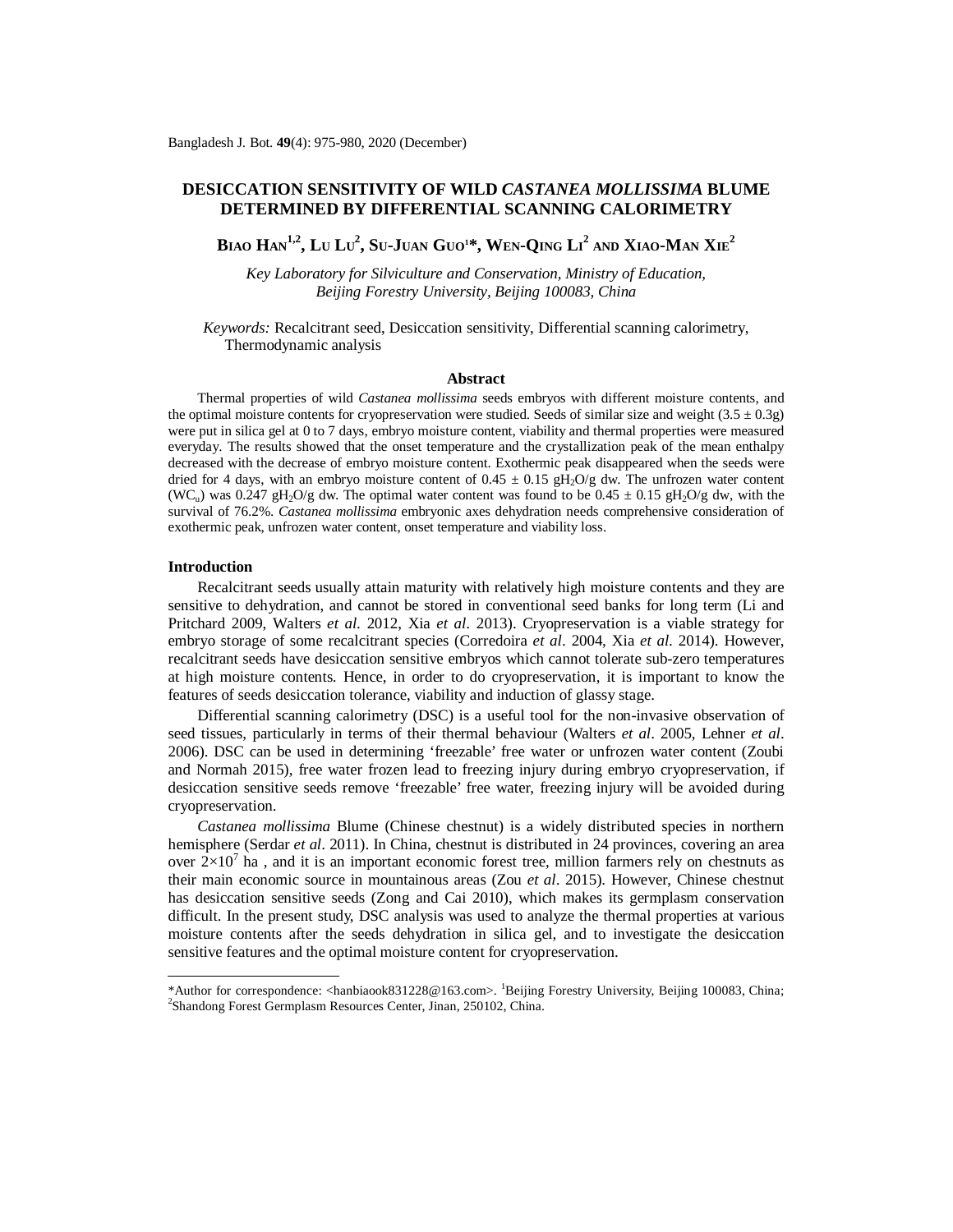## **Materials and Methods**

In September, wild *C. mollissima* seeds were collected from the mountain area ( N 34°5'41", E 107°39'50", altitude 884.6 m. ) of Baoji City, Shanxi Province. After harvest, the seeds were sent to seed bank. The seeds with similar size and weight  $(3.5 \text{ g} \pm 0.3 \text{ g})$  were dried in silica gel for various periods  $(0, 1, 2, 3, 4, 5, 6, 7$  day) at ambient temperature  $(25 \pm 2^{\circ}C)$ . Silica gel was dried and changed everyday. After each desiccation period, 23 embryonic axes of the seeds (in triplicates) were randomly sampled and measured. Ten for viability assessment, 3 for DSC and 10 for moisture content determination, the experiment were repeat three times.

Moisture content of the seeds and embryonic axes  $(gH<sub>2</sub>O/g dw)$  were gravimetrically determined at the end of each desiccation period, using 10 seeds and 10 embryonic axes, replicated three times and dried to a constant weight in oven at 103℃ for 17 hrs.

Seed viability test was carried out using TTC test. The seeds were cut to seed tissue with embryonic axes inside, 10 seed tissues in 1% TTC were incubated at 30℃ for 3 hrs. After that, the embryonic axes were excised under anatomic microscope and embryos viability was scored and repeated three times.

The thermal analysis of different embryo moisture contents was undertaken using the DSC of TA company D250 (USA), which incorporates a liquid nitrogen cooling system. 3 embryonic axes samples of different moisture contents were placed in aluminium pans, sealed and weighed on a microbalance. The samples were kept at  $30^{\circ}$ C for 1 min, cooled at the rate of  $10^{\circ}$ C/min to  $-150^{\circ}$ C for 2 min, and then re-warmed to room temperature (Zoubi and Normah 2015).

The embryonic axes survival and DSC data were analysed by an ANOVA with a least significance difference (Tukey test) post-hoc test, difference at the 0.05 level is considered to be significant. For thermograms analysis, DSC equipment TRIOS V4 software (TA, USA) was used.

### **Results and Discussion**

Silica gel drying resulted in considerable water loss, but the moisture content decreased in different ratios for different dried days (Table 1). For example, dried for 1 day, the embryo moisture content reduced from 1.59  $gH_2O/g$  dw to 0.73  $gH_2O/g$  dw, which decreased 54.1%. However, the seed moisture content only decreased 34.7%, less than the embryo moisture content. The embryo moisture content decrease ratio were 54.1, 15.1, 24.2, 4.3, 15.6, 10.5 and 14.7% at 1 to 7 days, it shows that embryonic axes water loss was in different ratio from the endosperm.

In the first 4 days, silica gel drying not resulted in remarkable embryonic axes viability loss. After dried for 4 days, the embryo moisture content was reduced from 1.59  $gH<sub>2</sub>O/g$  dw to 0.45  $gH<sub>2</sub>O/g$  dw (Table 1), which decreased 71.7%, however, viability of desiccated embryonic axes just reduced from 90.48 to 76.19%, which decreased 15.8%. Survival of dried embryo showed a significant decline after the moisture content reduced to 0.38  $gH<sub>2</sub>O/g$  dw, with the survival of 57.14%. The embryonic axes dried for 7 days showed 47.62% survival with moisture content of 0.29 gH2O/g dw, which proved that the embryonic axes of *C. mollissima* was desiccation sensitive.

Table 1 shows that the onset temperature, peak temperature and enthalpy decreased as the moisture content of the embryo was decreased. The highest value for the mean enthalpy of fresh embryonic axes was 125.02 J/g dw, at embryo moisture content of 1.59  $gH<sub>2</sub>O/g$  dw. After desiccation 3 days, mean enthalpy decreased to 0.6 J/g dw and the onset temperature decreased to  $-28.95$ °C, at a moisture content of 0.47 gH<sub>2</sub>O/g dw (Table 1). After desiccation for 4 days, the moisture content of embryo decreased to 0.45  $gH<sub>2</sub>O/g$  dw, no peak was observed (Table 1 and Fig. 1).

Freezable water leads to crystallization. Fig.1  $(0 - 3$  days) shows that at relatively higher moisture contents, embryo showed larger exothermic peak, presumably from the crystallization of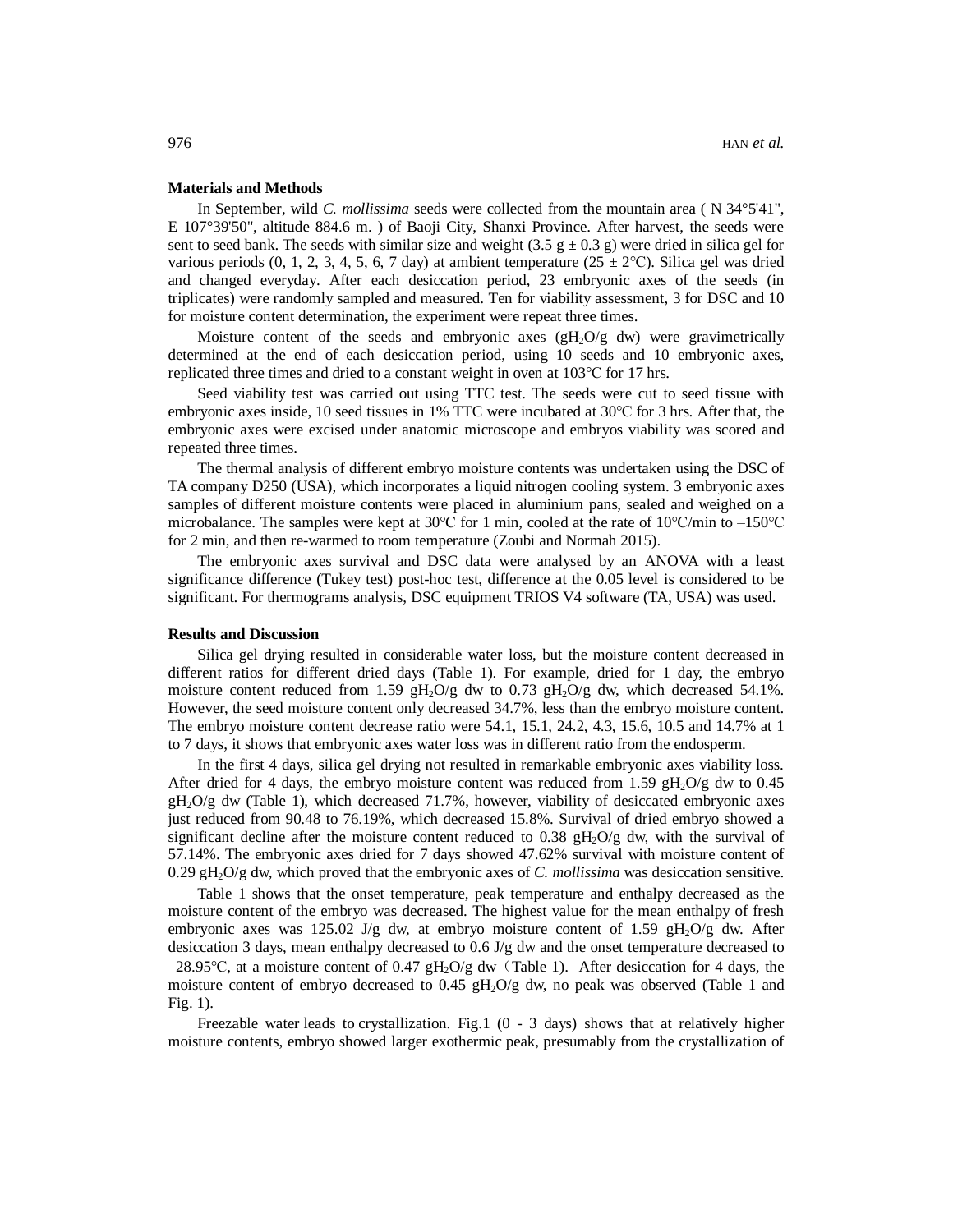free water. Crystallization peak was observed when the mean moisture content was  $0.47 \text{ gH}_2\text{O/g}$ dw or greater, however, it disappeared when the moisture content was below  $0.45 \text{ gH}_2\text{O/g}$  dw (Fig. 1, 4 day).

The onset temperature is considered to be the starting point of free water crystallization. Table 1 shows that the mean onset temperature decreased from  $-14.38$  to  $-28.95$ °C, and the mean peak temperature decreased from  $-14.78$  to  $-35.09$ °C as the moisture content of the embryo was decreased from 1.59  $gH_2O/g$  dw to 0.47  $gH_2O/g$  dw. The onset temperature and peak temperature decreased means the embryonic axes free water became harder to freeze, it is beneficial to seeds (embryos) freezer storage.

| Seed desicca-<br>tion time<br>$\text{(day)}$ | content<br>(gH <sub>2</sub> O/g dw) | Seed moisture Embryo moisture<br>content<br>(gH <sub>2</sub> O/g dw) | Survival<br>(% )   | Thermal properties     |                      |                             |
|----------------------------------------------|-------------------------------------|----------------------------------------------------------------------|--------------------|------------------------|----------------------|-----------------------------|
|                                              |                                     |                                                                      |                    | Onset<br>$(^{\circ}C)$ | Enthalpy<br>(J/g dw) | Peak temp.<br>$(^{\circ}C)$ |
| $\theta$                                     | $1.01 \pm 0.09$                     | $1.59 \pm 0.24$                                                      | $90.48^{\rm a}$    | $-14.38 \pm 1.28$      | $125.01 + 6.74$      | $-14.78 \pm 0.39$           |
| 1                                            | $0.66 + 0.08$                       | $0.73 + 0.12$                                                        | $90.48^{\rm a}$    | $-19.10 \pm 5.79$      | $53.89 + 39.80$      | $-19.75 + 6.64$             |
| $\overline{2}$                               | $0.64 + 0.08$                       | $0.62 + 0.07$                                                        | $85.71^{\circ}$    | $-22.05 + 6.00$        | $53.25 + 10.37$      | $-23.80 \pm 5.55$           |
| 3                                            | $0.46 + 0.05$                       | $0.47 + 0.06$                                                        | $80.95^{b}$        | $-28.95 + 12.88$       | $0.60 + 0.54$        | $-35.09 \pm 17.39$          |
| $\overline{4}$                               | $0.41 + 0.06$                       | $0.45 + 0.15$                                                        | 76.19 <sup>a</sup> | No peak                | No peak              | No peak                     |
| 5                                            | $0.36 + 0.10$                       | $0.38 + 0.09$                                                        | $57.14^{\circ}$    | $\blacksquare$         | $\mathbf{u}$         | $\mathbf{H}$                |
| 6                                            | $0.34 + 0.07$                       | $0.34 + 0.09$                                                        | $61.90^{b}$        | $\blacksquare$         | $\mathbf{H}$         | $\mathbf{H}$                |
|                                              | $0.30 \pm 0.05$                     | $0.29 + 0.08$                                                        | $47.62^{b}$        | $\blacksquare$         | $\mathbf{H}$         | $\mathbf{H}$                |

**Table 1 Moisture content, survival and thermal properties of embryonic axes of** *Castanea mollissima* **seed dried in silicone.**

DSC can be used to determine the unfrozen water content and the optimal moisture content for cryopreservation (Hamilton *et al*. 2009). The unfrozen water content of *C. mollissima* embryo is the x-intercept of the regression lines of best fit of the embryo at the moisture contents, with the presence of the exothermic peak. Fig. 2 shows that the unfrozen water content of *C. mollissima* was determined as 0.247 gH<sub>2</sub>O/g dw ( $R^2 = 0.897$ ). Theoretically, at the embryo moisture content of 0.247  $gH_2O/g$  dw, the embryo freezable water is no longer present.

Recalcitrant seeds conservation is a great challenge, the main reason is recalcitrant seeds are desiccation sensitive, removal of bound water will lead viability loss (Xia *et al*. 2012, Jin *et al.* 2018). Xia (2014) compared four *Quercus* species recalcitrant embryonic axes and reported that avoid of freezing was more important than drought for increase desiccation tolerance. The present study showed that *C. mollissima* has desiccation sensitive seeds,  $0.29 \text{ gH}_2\text{O/g}$  dw embryos moisture content with survival percentage droping to 47.6, however, the unfrozen water content was 0.247 gH<sub>2</sub>O/g dw. This means dehydration of the embryos to unfrozen water content will kill most of the embryonic axes. Corredoira (2004) reported European chestnut (*C. sativa* Mill.) embryonic axes rendering damage (only root growth) after cryostorage when moisture contents was less than 19%, it is similar with *C. mollissima*, their embryos semi-lethal moisture content was below  $0.29$  gH<sub>2</sub>O/g dw.

This study showed that the embryos moisture content decreased in different ratios when dried for different days (Table 1), presumably due to different types of water in the embryonic axes. As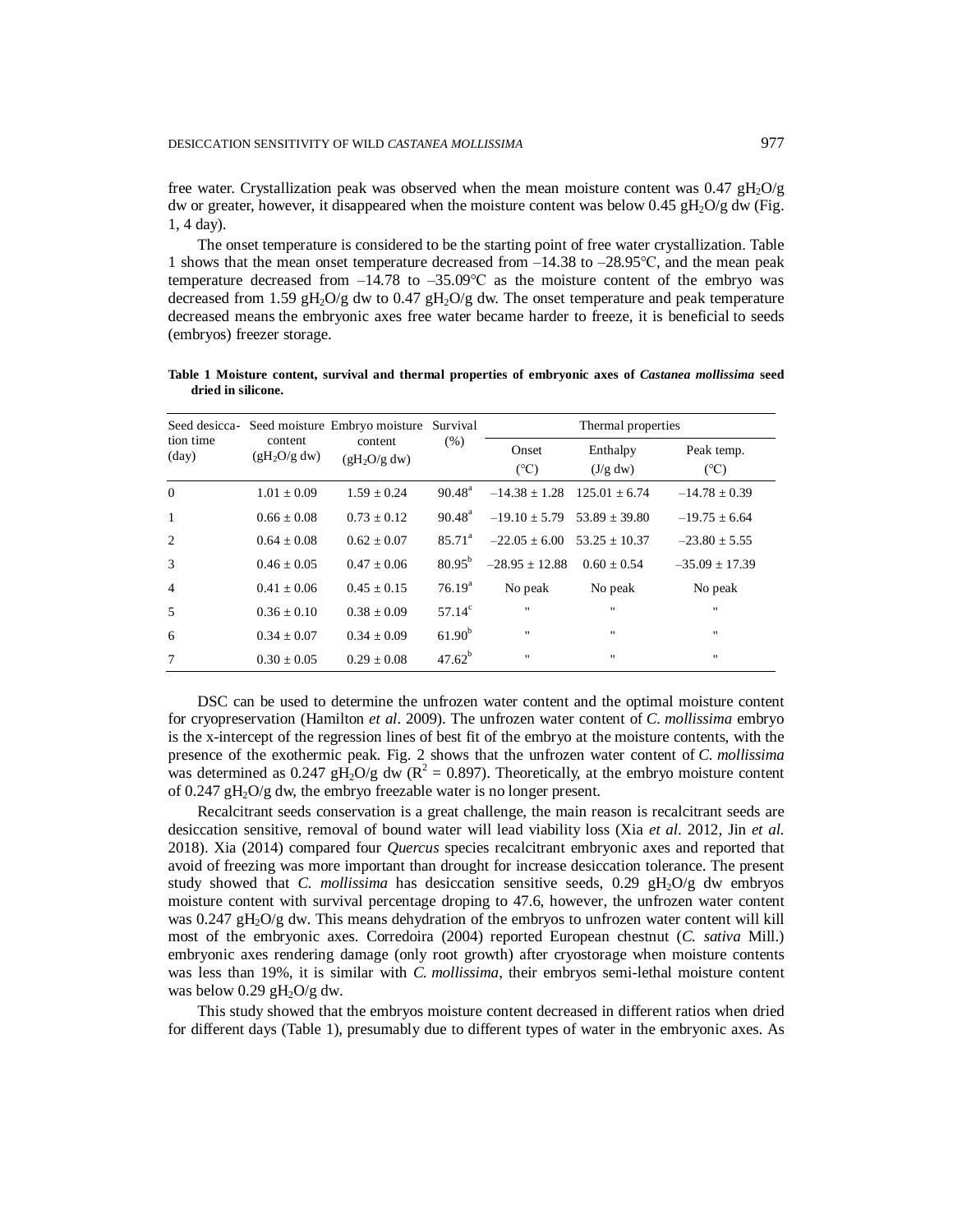Zoubi (2015) used DSC analyzed *Fortunella polyandra* embryonic axes water and named four types of water in the embryonic axes, which were sharp peak water, broad peak water, unfrozen water and non-freezable/unfreezable water. However, some researchers thought that sharp peak water has commonly been found in immature axes (Wesley-Smith *et al*. 1992, Farrant and Walters 1998). Wolfe (2002) considered unfrozen and unfreezable water to be in one category. This study showed that *C. mollissima* embryonic axes also have different types of water, sharp peak water and broad peak water. The peak water produced water phase transition (freezing of ice) in the cooling thermograms, which lead to freezing injury to cell and tissue. Wild *C. mollissima* embryonic axes have peak water at the embryo moisture content of  $0.47 \text{ gH}_2\text{O/g}$  dw or greater, with embryonic axes dried in silica gel for 3 days or less. Removal of all the peak water is necessary for *C. mollissima* seeds and embryonic axes cryopreservation. Cooling rate will also affect the thermogram, probably faster cooling will be able to eliminate the exothermic peak. And cryo-protectants can also be considered for cryopreservation of embryonic axes if seed viability is not so satisfactory below a certain moist content.



Fig. 1. Thermograms of *Castanea mollissima* embryonic axes desiccated different days. (0, 1, 2, 3, 4, 5, 6 and 7 day). The cooling crystallisation was from right to left.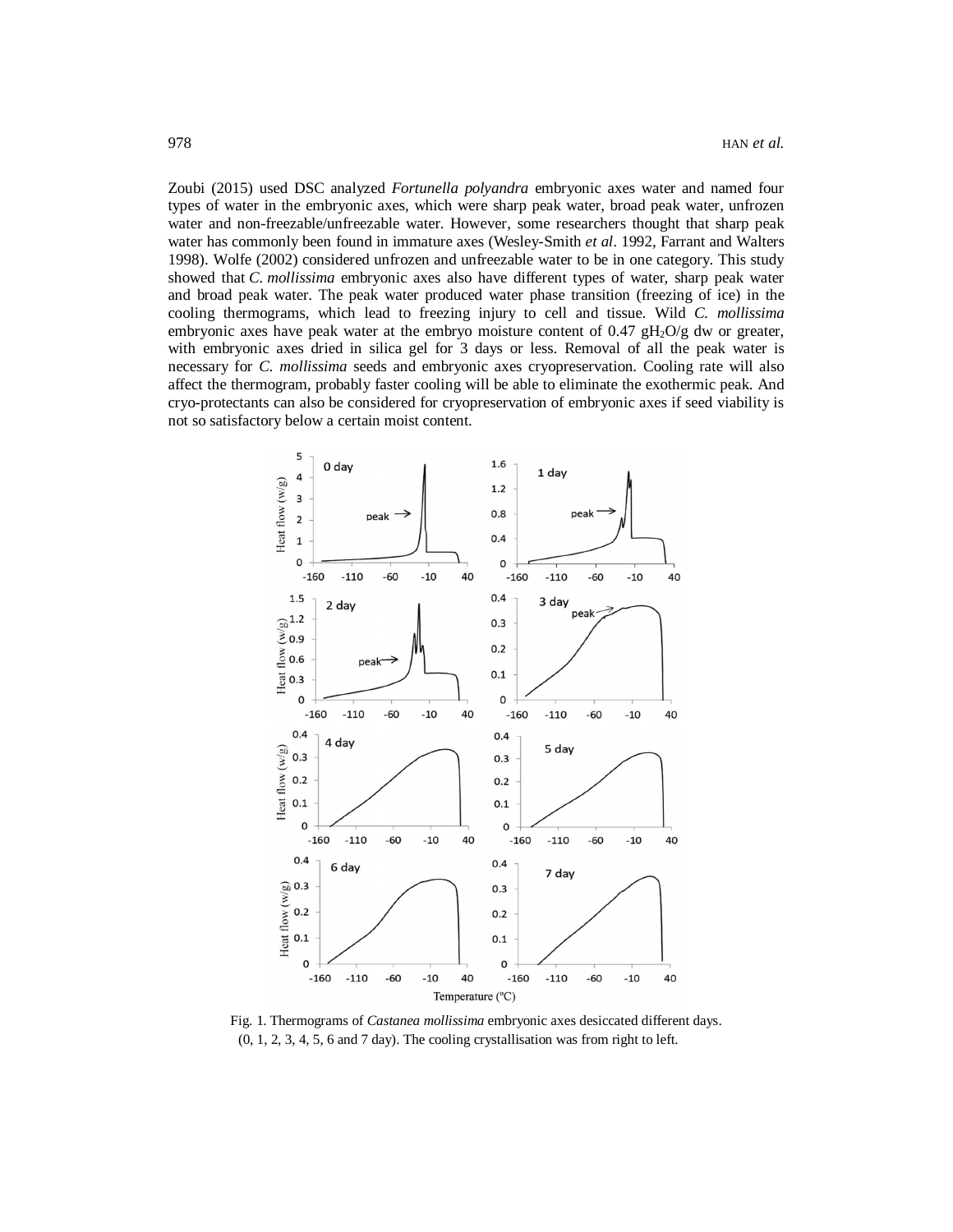Differential scanning calorimetry (DSC) is a useful tool to analyze embryo water thermodynamic change (Hor *et al*. 2005, Nadarajan *et al*. 2008). From the DSC analyses of *C. mollissima* embryonic axes, there are three key points for the embryonic axes desiccation: (a) exothermic peak; (b) unfrozen water content, ans (c) onset temperature. Crystallization peak during the cooling process of *C. mollissima* means freeze injury to its embryonic axes tissue, so wild *C. mollissima* embryonic axes need to be dried to less than  $0.47 \frac{\text{H}_2\text{O}}{\text{g}}$  dw moist content, in



Fig. 2. The mean enthalpies of the freezing transition in *Castanea mollissima* embryonic axes at different moisture content. "x" intercept =  $0.247 \text{ gH}_2\text{O/g}$  dw.

order to avoid the crystallization peak. Although dried *C. mollissima* embryonic axes to unfrozen water content is logically ideal condition, it means the embryonic axes viability loss to some extent. In conclusion, *C. mollissima* embryonic axes desiccation need comprehensive consideration of crystallization peak, unfrozen water content, onset temperature and viability loss. With 76.19% embryonic axes survival rate,  $0.45 \text{ gH}_2\text{O/g}$  dw mc is considered to be the optimal embryo moisture content for seeds of wild *C. mollissima*. Above  $0.45 \text{ gH}_2\text{O/g}$  dw embryo moisture content, it is also potential freezer storage of *C. mollissima* seeds and embryos, which need storage the seed in higher temperature environment than the onset temperature to avoid freezing injury.

#### **Acknowledgments**

This study was financially supported by National Key Research and Development Plan "Screening of Ecological and Economical Varieties of Chinese Chestnut and Supporting Cultivation Technology"(2019YFD1001604) and Shandong Provincial Agricultural Elite Varieties Project "Research on key techniques for conservation of wild forest species in germplasm bank" (2019LZGC01801).

# **References**

- Corredoira E, San-Jose MC, Ballester A and Vieitez AM 2004. Cryopreseravtion of zygotic embryo axes and somatic embryos of European chestnut. Cryo. Letters **25**: 33-42.
- Farrant JM and Walters C 1998. Ultrastructural and biophysical changes in developing embryos of *Aesculus hippocastanum* in relation to the acquisition of tolerance to drying. Physiol. Plant. **104**: 513-524.